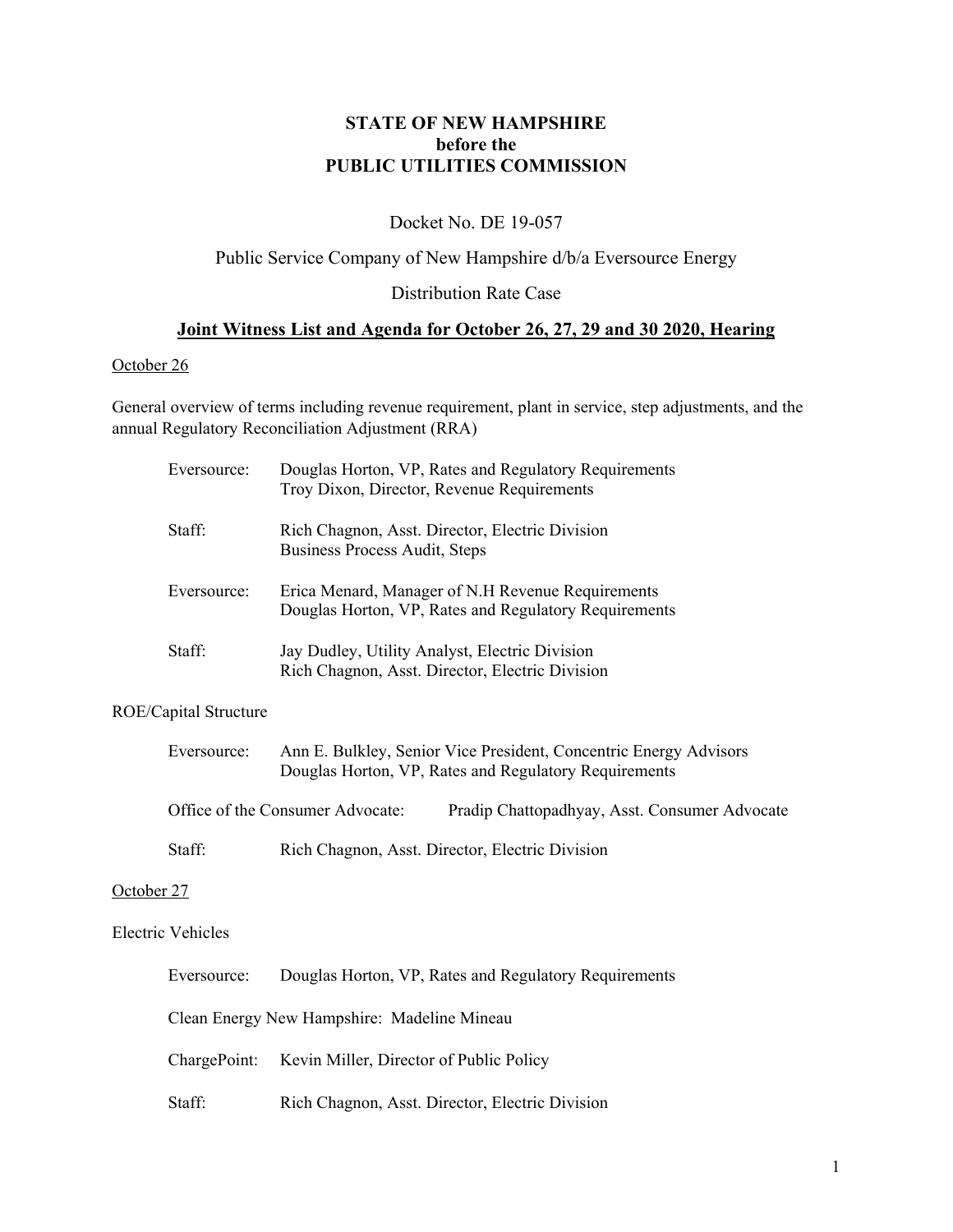Base Resilience Invest/Engineering Assessment

| Eversource: | Douglas Horton, VP, Rates and Regulatory Requirements<br>Lee Lajoie, Manager, System Resiliency    |
|-------------|----------------------------------------------------------------------------------------------------|
| Staff:      | Kurt Demmer, Utility Analyst, Electric Division<br>Rich Chagnon, Asst. Director, Electric Division |

Rate Design, Street Lights, Tariff, Time of Use Rates

| Eversource:    | Ed Davis, Director of Rates<br>Douglas Horton, VP, Rates and Regulatory Requirements |
|----------------|--------------------------------------------------------------------------------------|
| $A$ $AR$ $P$ : | Scott Rubin                                                                          |
| Staff:         | Rich Chagnon, Assistant Director, Electric Division                                  |

#### October 29

Metering (AMF Study, depreciation, retirement review)

| Eversource: | Penelope McLean Conner, Senior VP of the Customer Group |
|-------------|---------------------------------------------------------|
|             | Douglas Horton, VP, Rates and Regulatory Requirements   |
|             | Erica Menard, Manager of N.H. Revenue Requirements      |

Staff: Rich Chagnon, Asst. Director, Electric Division

### Arrearage Forgiveness/Fee Free

|            | Eversource:    | Penelope McLean Conner, Senior VP, the Customer Group<br>Douglas Horton, VP, Rates and Regulatory Requirements             |
|------------|----------------|----------------------------------------------------------------------------------------------------------------------------|
|            |                | The Way Home: Roger Colton, Principal, Fisher Sheehan and Colton                                                           |
|            | Staff:         | Amanda Noonan, Director, Consumer Service and External Affairs Division<br>Rich Chagnon, Asst. Director, Electric Division |
| Closings   |                |                                                                                                                            |
|            | Public Comment |                                                                                                                            |
| October 30 |                |                                                                                                                            |

Reserved as a make-up date or for topical overflow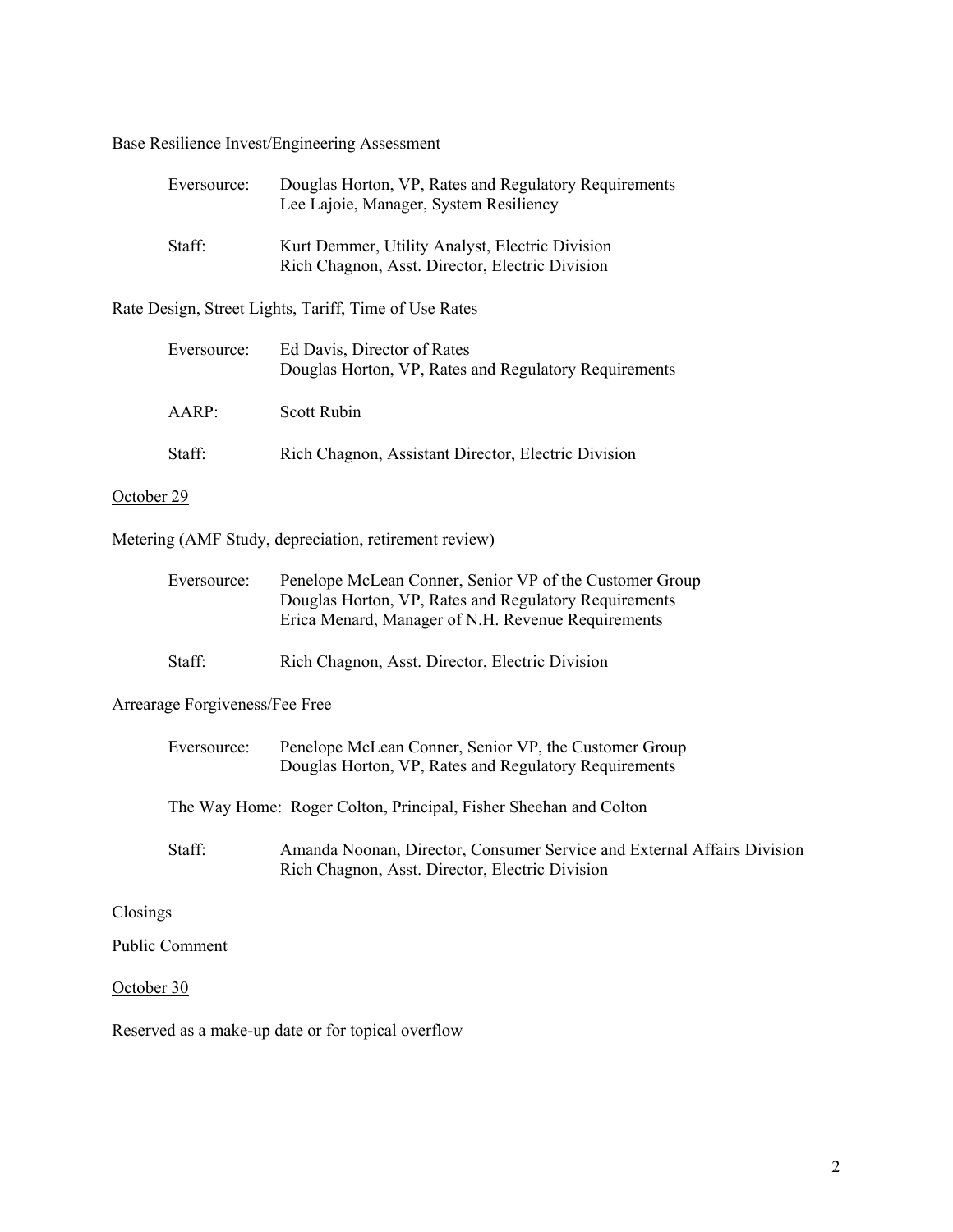# **STATE OF NEW HAMPSHIRE before the PUBLIC UTILITIES COMMISSION**

# Docket No. DE 19-057

# Public Service Company of New Hampshire d/b/a Eversource Energy

# Distribution Rate Case

# **Joint Exhibit List for October 26, 2020, Hearing**

| Exhibit        |                   |                                                                                         |
|----------------|-------------------|-----------------------------------------------------------------------------------------|
| Number         | Date Filed        | Title                                                                                   |
| 5              | May 28, 2019      | Direct Testimony William J. Quinlan                                                     |
| 6              | May 28, 2019      | Direct Testimony Eric H. Chung and Troy M Dixon and<br>attachments                      |
| $\overline{7}$ | May 28, 2019      | Direct Testimony Joseph A. Purington and Lee G. Lajoie                                  |
| 8              | May 28, 2019      | Direct Testimony Charlotte B. Ancel and Jennifer A. Schilling and<br>attachments        |
| 9              | May 28, 2019      | Direct Testimony Ann E. Bulkley and attachments                                         |
| 10             | May 28, 2019      | Direct Testimony Robert D. Allen                                                        |
| 11             | May 28, 2019      | Direct Testimony Penelope McLean Conner and attachments                                 |
| 12             | May 28, 2019      | <b>CONFIDENTIAL</b> Direct Testimony Penelope McLean Conner and<br>attachments          |
| 13             | May 28, 2019      | Direct Testimony Erica L. Menard and attachments                                        |
| 14             | May 28, 2019      | Direct Testimony John J. Spanos and attachments                                         |
| 15             | May 28, 2019      | Direct Testimony Amparo Nieto - ACOSS, MCOSS, and<br>attachments.                       |
| 16             | May 28, 2019      | Direct Testimony Edward A. Davis and attachments                                        |
| 17             | May 28, 2019      | •Standard filing requirements                                                           |
|                |                   |                                                                                         |
| 18             | July 31, 2019     | Eversource Energy decision to resubmit two projects for approval in<br>separate dockets |
|                |                   |                                                                                         |
| 19             | November 4, 2019  | <b>Eversource Energy Updated Revenue Requirement</b>                                    |
|                |                   |                                                                                         |
| 20             | November 20, 2019 | <b>Updated Rate Schedules</b>                                                           |
|                |                   |                                                                                         |
| 21             | December 20, 2019 | Clean Energy NH Testimony Madeleine Mineau and attachments                              |
| 22             | December 20, 2019 | ChargePoint, Inc. Testimony Kevin Miller and attachments                                |
| 23             | December 20, 2019 | AARP New Hampshire Testimony of Scott J. Rubin and<br>attachments                       |
| 24             | December 20, 2019 | The Way Home Testimony of Roger D. Colton and attachments                               |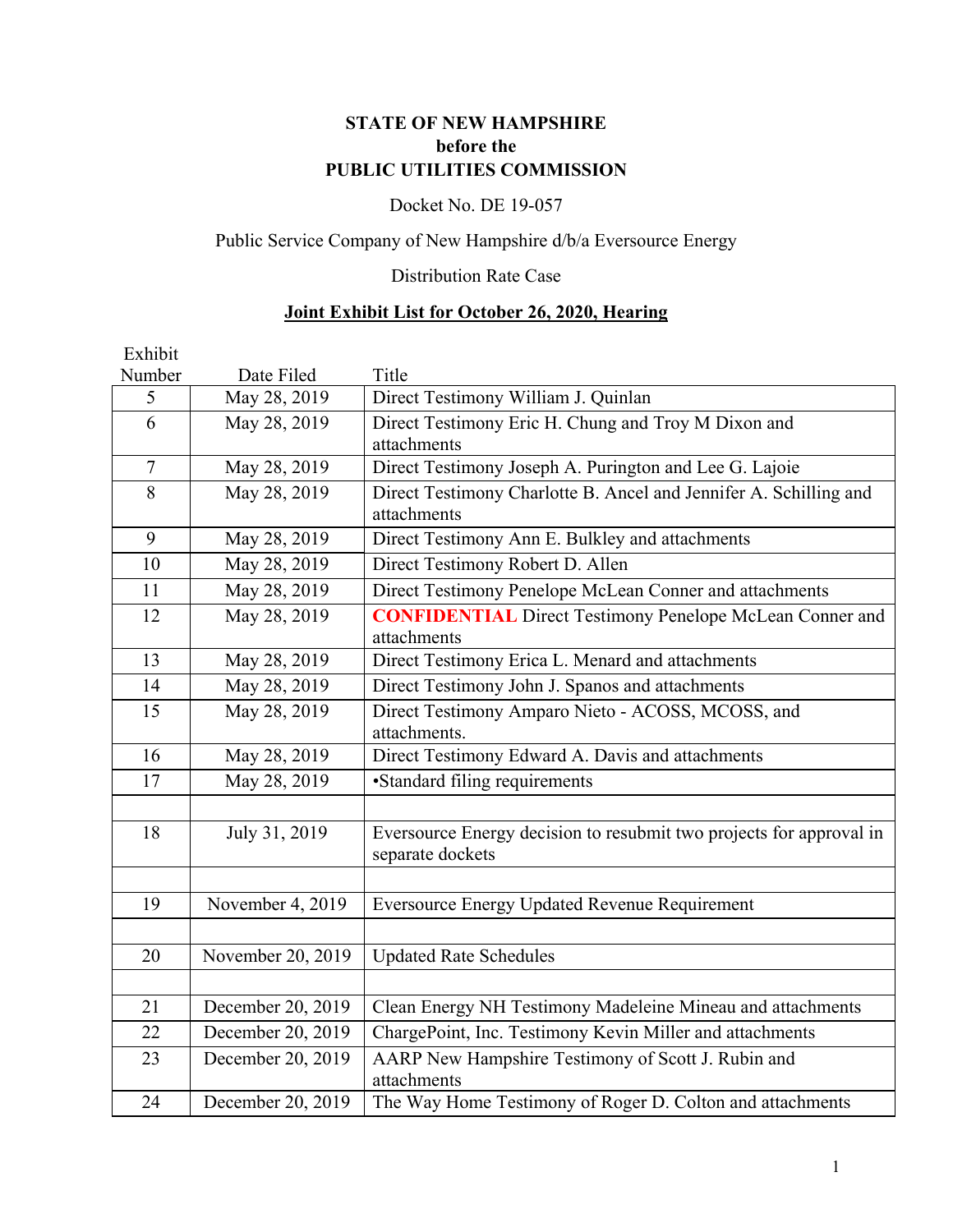| 25 | December 20, 2019 | Testimony Pradip Chattopadhyay and attachments                                                                            |
|----|-------------------|---------------------------------------------------------------------------------------------------------------------------|
| 26 | December 20, 2019 | Testimony John Defever and attachments                                                                                    |
| 27 | December 20, 2019 | Testimony Paul J. Alvarez and attachments                                                                                 |
| 28 | December 20, 2019 | Testimony Ron Nelson and attachments                                                                                      |
| 29 | December 20, 2019 | <b>CONFIDENTIAL</b> Testimony Ron Nelson and attachments                                                                  |
|    |                   |                                                                                                                           |
| 30 | December 23, 2019 | Testimony Richard Chagnon and attachments                                                                                 |
| 31 | December 23, 2019 | Testimony Amanda O. Noonan and attachments                                                                                |
| 32 | December 23, 2019 | Testimony Jay E. Dudley and attachments                                                                                   |
| 33 | December 23, 2019 | <b>CONFIDENTIAL</b> Testimony Jay E. Dudley and attachments                                                               |
| 34 | December 23, 2019 | <b>Testimony Kurt Demmer and attachments</b>                                                                              |
| 35 | December 23, 2019 | Testimony Donna H. Mullinax and attachments                                                                               |
| 36 | December 23, 2019 | Testimony J. Randall Woolridge and attachments                                                                            |
| 37 | December 23, 2019 | Testimony Augustin J. Ros and attachments                                                                                 |
| 38 | December 23, 2019 | <b>CONFIDENTIAL</b> Testimony Augustin J. Ros and attachments                                                             |
| 39 | December 23, 2019 | Testimony Sanem I. Sergici and attachments                                                                                |
| 40 | December 23, 2019 | Walmart, Inc. Testimony Steve. W. Chriss and attachments                                                                  |
|    |                   |                                                                                                                           |
| 41 | December 31, 2019 | New Hampshire Department of Environmental Services Testimony<br>of Rebecca Ohler and Christopher Skoglund and attachments |
|    |                   |                                                                                                                           |
| 42 | March 3, 2020     | The Way Home rebuttal testimony of Roger D. Colton                                                                        |
|    |                   |                                                                                                                           |
| 43 | March 4, 2020     | Rebuttal Testimony of Joseph A. Purington                                                                                 |
| 44 | March 4, 2020     | Rebuttal Testimony of Douglas P. Horton and Troy M. Dixon                                                                 |
| 45 | March 4, 2020     | Rebuttal Testimony of Erica L. Menard, Lee G. Lajoie and David L.<br>Plante and attachments                               |
| 46 | March 4, 2020     | <b>CONFIDENTIAL</b> Rebuttal Testimony of Erica L. Menard, Lee G.<br>Lajoie and David L. Plante and attachments           |
| 47 | March 4, 2020     | Rebuttal Testimony of Robert D. Allen and William A. Van Dam<br>and attachments                                           |
| 48 | March 4, 2020     | Rebuttal Testimony of Penelope McLean Conner and attachments                                                              |
| 49 | March 4, 2020     | Rebuttal Testimony of Ann E. Bulkley and attachments                                                                      |
| 50 | March 4, 2020     | Rebuttal Testimony of Amparo Nieto                                                                                        |
| 51 | March 4, 2020     | Rebuttal Testimony of Edward A. Davis                                                                                     |
|    |                   |                                                                                                                           |
| 52 | July 16, 2020     | Eversource Updated ROE Testimony and attachments                                                                          |
| 53 | July 16, 2020     | OCA Updated ROE Testimony and attachments                                                                                 |
| 54 |                   |                                                                                                                           |
|    | July 16, 2020     | Staff Updated ROE Testimony and attachments                                                                               |